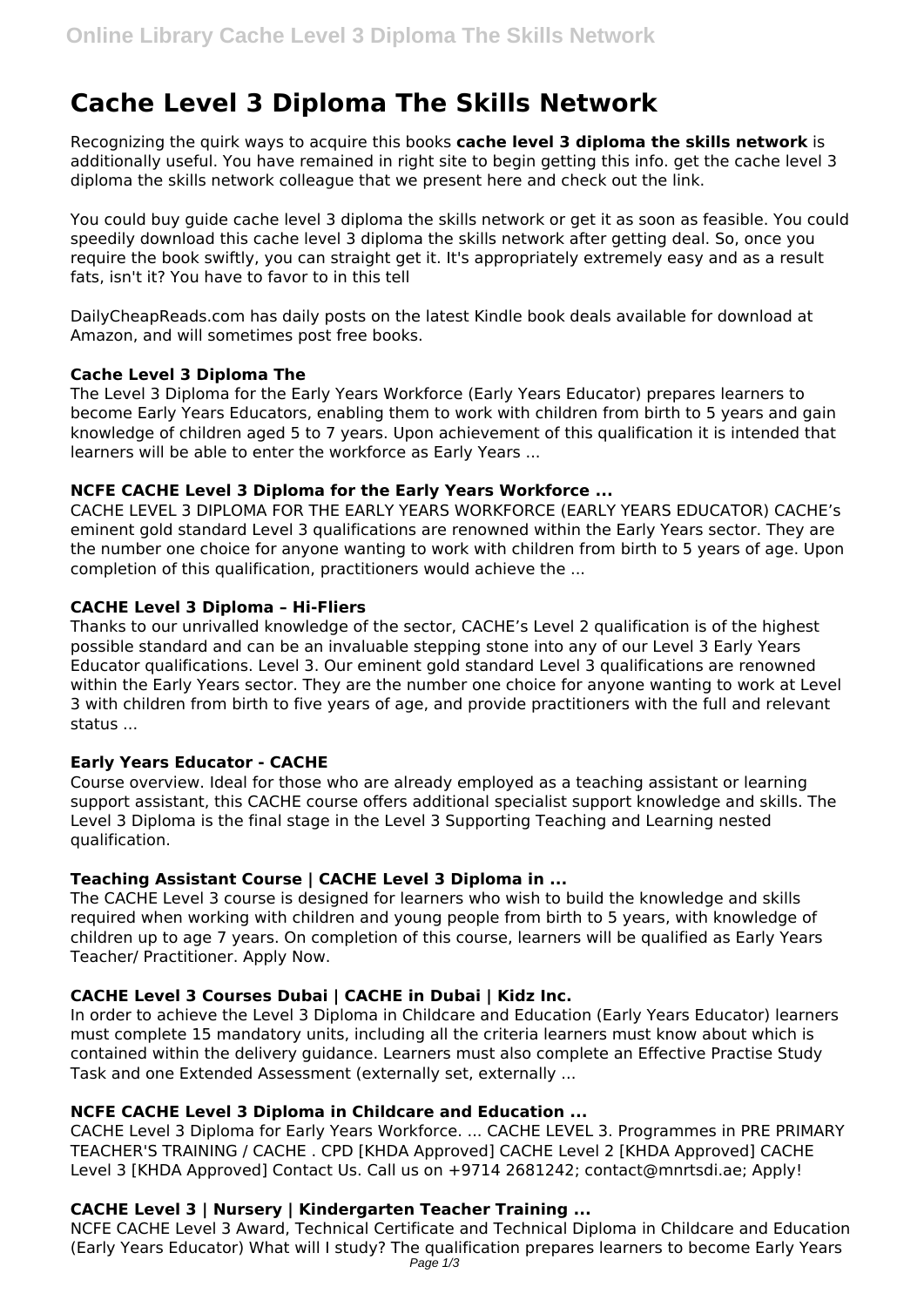Educators, enabling them to work with children from birth to 5 years and gain knowledge of children aged 5-7 years.

## **Childcare Level 3 Diploma – Thomas Rotherham College**

The CACHE Level 3 Award in Childcare and Education teaches learners a vast array of vital knowledge necessary when working with children. This childcare course covers many aspects of the health and development of a child during the Early Years and the role of an Early Years Educator during this important stage in life.

## **Online CACHE Level 3 Award in Childcare and Education ...**

how good is BTEC Level 3 National Diploma in Children's Play, Learning and Developmen Will Universities in England accept CACHE Level 3 Diploma in Early Years can i apply for Physiotherapy after CACHE level 3 extended diploma show 10 more

### **CACHE Level 3 or BTEC diploma - The Student Room**

CACHE LEVEL-3 AWARD IN CHILDCARE AND EDUCATION. Cache Level 3 Award in Childcare and Education will help you reach your goal of becoming a truly competent and able educator for young children possessing various learning abilities and provide you with that edge over your counterparts who are also trying to make a mark in the field of childcare and education.

## **CACHE Level 3 Childcare and Education**

This Level 3 childcare course is suitable for anyone looking to work with children, regardless of any previous experience or education. It is the only course that will allow you to practise as a fullyqualified early years' practitioner via distance learning.

## **Level 3 Childcare | Diploma For Early Years Workforce ...**

The NCFE CACHE Level 3 Diploma in Adult Care is a 580 TQT, 58-credit and 399-guided-learninghour (GLH) qualification that consists of 9 mandatory units (28 credits) and from optional units (30 credits) to achieve a total of 58 credits. All units within these qualifications are internally assessed.

### **Level 3 Diploma in Adult Care - Open College**

The Level 3 Diploma for the Early Years Workforce (Early Years Educator) prepares learners to become Early Years Educators, enabling them to work with children from birth to 5 years and gain knowledge of children up to 7 years.

### **Level 3 Diploma for the Early Years Workforce (Early Years ...**

CACHE Level 3 Certificate in Preparing to Work in Adult Social Care – RQF. Single course

### **CACHE Courses - Open Study College**

Who is CACHE & NCFE? CACHE is the UK's leading sector specialist and is the awarding body for the Level 3 Diploma in Principles and Practice of Dental Nursing. What is the Level 3 Diploma in Principles and Practice of Dental Nursing? This qualification focuses on direct chair side work and support during a range of dental treatments.

### **Cache Level 3 Diploma in the Principles and Practices of ...**

CACHE Level 2 Certificate; CACHE Level 3 Diploma; CACHE Level 5 Diploma; K-12 Teacher Training. BTEC Level 5 DIPLOMA IN EDUCATION AND TRAINING; Continuous Professional Development (CPD) ACCA. ACCA (UK) ACCA (DipIFR) CMA (USA) Pearson BTEC. BTEC LEVEL 2 DIPLOMA IN BUSINESS; BTEC LEVEL 3 EXTENED DIPLOMA IN BUSINESS; BTEC HND (Level 4 & 5) DIPLOMA ...

### **CACHE – Hi-Fliers**

CACHE Level 3 or BTEC diploma Bury College Childcare Advice on starting studying teaching qualification as a mum. Suitable for entry to Primary Education with QTS? A-Level Equivalent?? Do I have 2 A-Levels?? Wanting to get into Nursing/Midwifery or Teaching - HELP NEEDED PLS! Hello, my name is llinossmiles!